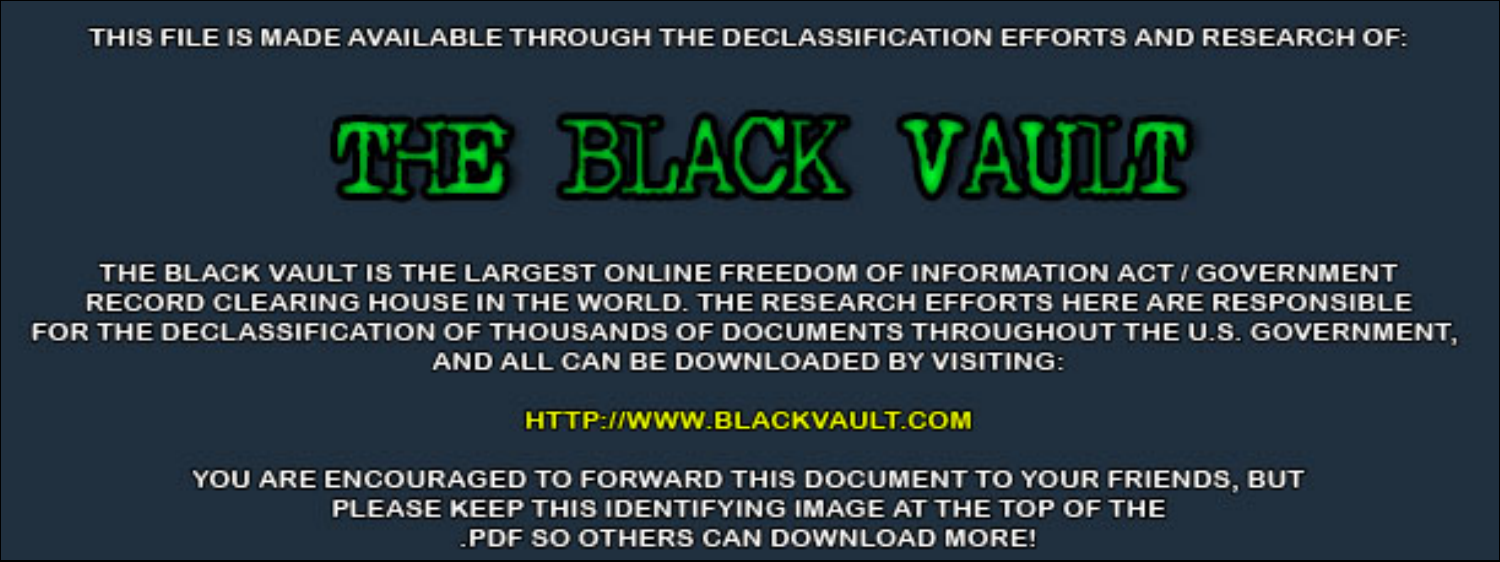UNCLASSIFIED IN OR OFFICIAL USE ONLY

# **(U) Cryptologic Almanac 50th Anniversary Series**

## " **(U) No Such Agency**

(U) These days it takes either a highly specialized or a very brave authorto write about World War II without taking cryptology into account. Thiswas also true to a somewhat lesser extent about many aspects of the ColdWar.

(0) At NSA today, Public Affairs Officers interact with the media andindividual inquirers with something more than "No Comment."

(0) It was not always so. Traditionally, NSA maintained a very low publicprofile, characterized particularly by an aversion to media exposure. Forthe early decades of its existence, most seniors at the Agency argued thatany public discussion of cryptology served only to heighten the securityawareness of target nations, and was to be avoided as much as possible.This was the era when local jokes had it that the initials NSA stood for "NoSuch Agency," or, alternately, "Never Say Anything."

(U) These two peripherally related articles discuss in a general way howcryptologic history "went public," then how the National Security Agencytransformed from "No Such Agency" to "Nothing Sacred Anymore."

#### PART I

(U) Cryptology has long been a staple of mathematics departments at manyuniversities and some high schools. The academic field greatly expanded inthe 1960s and 1970s when advances in communications technology and theIntemet created increased commercial applications for what had been largelytheory.

(U) Cryptologic history, however, was little studied until the 1980s, due tothe scarcity of source material. The secret war behind the shooting warswas known only to specialists and then only in part. Generally, it wentunappreciated by historians.

(U) Some infonnation about the history of codes and cryptanalysis was, ofcourse, available. The strategic release of the Zimmermann Telegram duringWorld War I, for example, resulted in a small but steady stream ofliterature about codebreaking during the Great War.

(U) In 1931 Herbert O. Yardley, chief of America's first peacetime civilianintelligence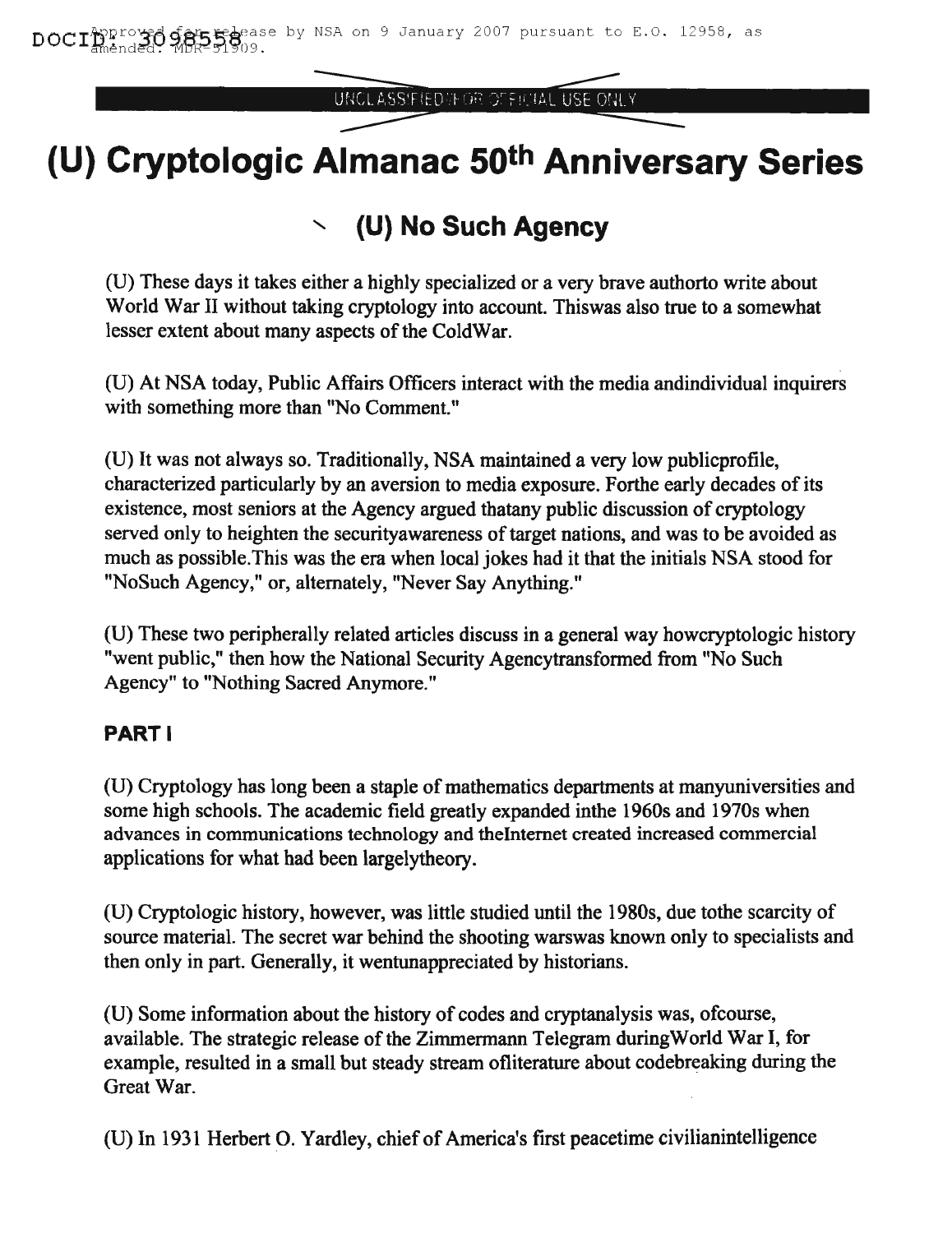agency in the 1920s, revealed its existence -- and itsaccomplishments -- by publishing a "tell-all" memoir, *The American BlackChamber.* Whatever his morality, Yardley was a good storyteller, and thebook became a best-seller, heightening awareness of cryptanalysis among thegeneral public and target nations alike. (By the way, due to a loophole inthe espionage law, Yardley was not prosecuted for breaking silence. Theloophole has since been plugged.)

(U) Immediately after World War II, Congress began public hearings into thedisaster at Pearl Harbor. In the turmoil between a Republican Congress anda Democratic administration, testimony revealed that the United States hadsolved the Japanese diplomatic code before the war, leading some to suggestthat President Franklin Roosevelt had had prior knowledge of Japaneseintentions but acted irresponsibly. The hearings failed to make aconvincing case for this, but, with the secret about codebreaking now in theopen, they provided fodder for generations of conspiracy theorists.

(U) Five important books in the 1960s and 1970s sparked the modem risingtide of revelations about official cryptology.

(U) A professor and government consultant named Roberta Wohlstetterpublished *Pearl Harbor: Warning and Decision* in 1962. Dr. Wohlstetter'sbook discussed decision-making processes prior to the disaster in Hawaii,including the role of cryptanalysis. The study provided interestinginsights into how government bureaucracies act, and was highly influentialamong scholars; it remained, however, little known to the general public.If it didn't coin the term "noise" (the overwhelming amount of worthlessmaterial hiding valuable nuggets of information), Dr. Wohlstetter's bookpopularized it among academics.

(U) In 1967 David Kahn published *The Codebreakers: the Story ojSecretWriting,* a 1,164 page compendium of cryptography and cryptanalysis fromancient times to the "threshold ofouter space," as the book's blurbs putit. Kahn, a journalist at New York's Newsday, holds a doctorate in historyfrom Oxford; as a youth, he had read a popular history of codes, *Secret andUrgent* by Fletcher Pratt, which stimulated a lifelong fascination with them.*The Codebreakers* included a lengthy chapter on NSA, compiled from the fewavailable open sources; Kahn's description of the Agency was riddled withinaccuracies, but it was the first major literature on the subject. UnlikeWohlstetter's book, Kahn's tome sold well to the public, despite its massivesize and hefty price.

(utlFOUO) NSA seniors, believing as they did that any attention drawn to thesubject was bound to result in a loss of sources, discussed possible ways tominimize what they perceived as damage to American security. In the end,they decided there was nothing to do but ride it out, and merely issuedinstructions to NSA employees and the Service Cryptologic Elements not tocomment on Kahn's book.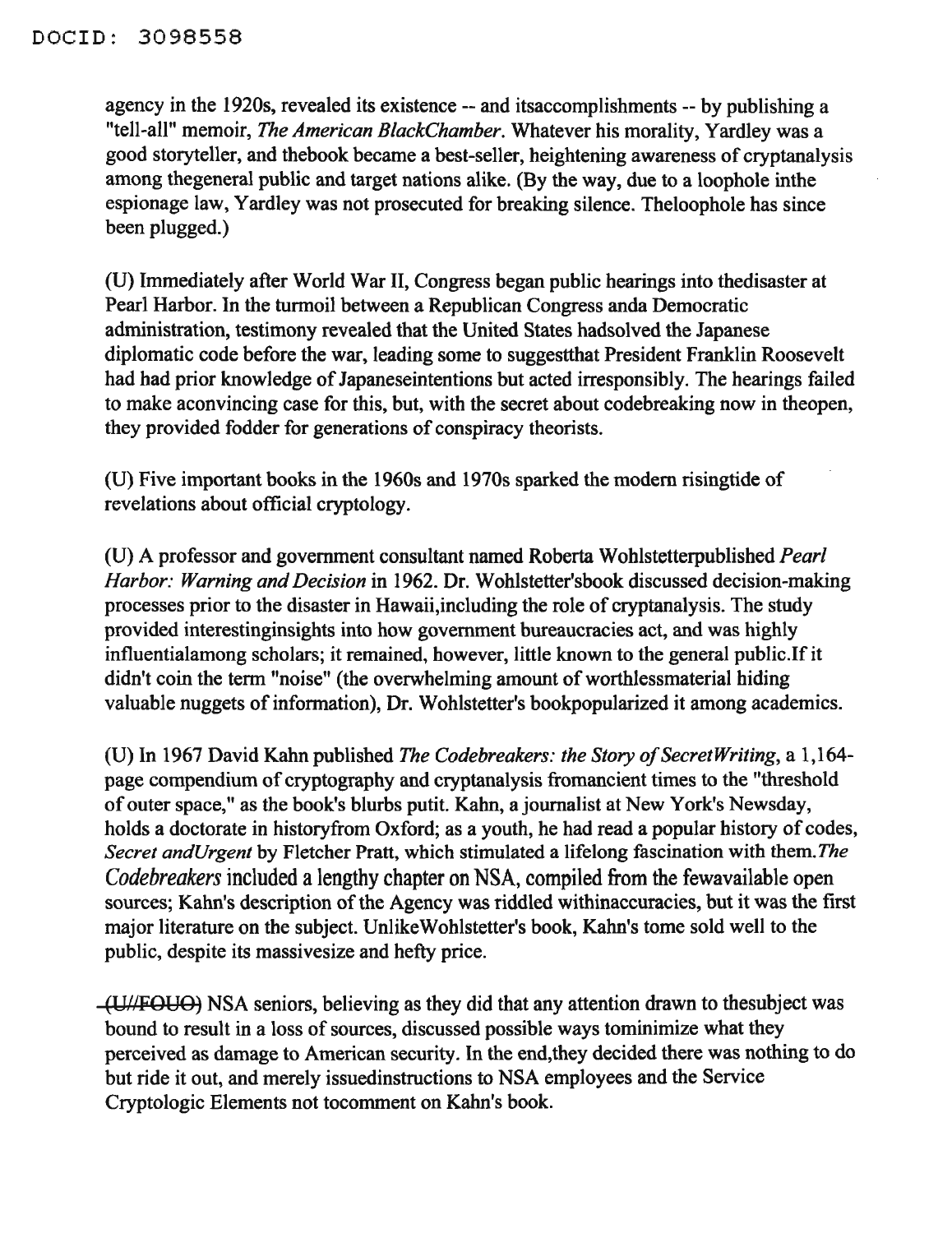(U) Also in 1967, Ladislas Farago, author of popular military histories,retold the story of the Pacific War from an intelligence perspective in *TheBraken Seal.* Farago included a considerable amount of information aboutcryptologic organization and activity from open sources. His book sold welland served as one of the inspirations for the motion picture *Tara, Tara, Tara.* The film, by the way, unfolding in semidocumentary style, devotedconsiderable screen time to prewar cryptanalytic efforts in addition to afaithful rendition of the Japanese attack on Hawaii.

(D) Up to this point, print discussions ofWorld War II codebreaking hadbeen largely confined to rehashing what little was known about the Americaneffort against the Japanese. Virtually nothing had been released, andtherefore virtually nothing was written, about the extensive Allied effortagainst German systems. It is a tribute to the discretion of the thousandsinvolved in COMINT in the European Theater that the secret had never beendivulged. But this changed in 1974.

(U) In that year, a former officer in the Royal Air Force who wished toimpress the younger generation with how near a thing victory in World War IIhad been and also to pay tribute to wartime cryptologists before theirgeneration passed away, F. W. Winterbotham, wrote *The Ultra Secret.* Thisbook revealed for the first time the very great extent to which British andAmerican cryptanalysts had exploited German codes and ciphers and how theinside information had been used.

(D) Winterbotham's book was flawed, but its influence was enormous. TheBritish government had declined his request to review wartime documents; andhe therefore had to write strictly from memory. Since he had been involvedin distributing COMINT, not preparing it, his description of the productionprocess was somewhat skewed. The Ultra *Secret* also generated a number of"urban legends" about wartime COMINT that persist to this day, but, byrevealing the existence of COMINT in the European war, it stimulated thefurther release of information.

(D) With the "lid off," other British and American participants in wartimeCOMINT began publishing their memoirs, some with and some without theirgovernment's permission. This cottage industry on wartime COMINT put agreat deal of information into the public domain in a fairly short period oftime.

(U) Historians may be argumentative by nature, and heated discussions aboutthe Second World War were and are a common aspect of academic life.However, most historians had assumed by the 1970s that almost all majorfacts about the war were available, and arguments would only revolve aroundwhat those facts meant. With the revelations concerning cryptology,historians recognized they now confronted a completely hidden aspect of thewar that would force them to re-evaluate and re-argue most of the events, personalities, and decisions of the war. Their joy was unconfined.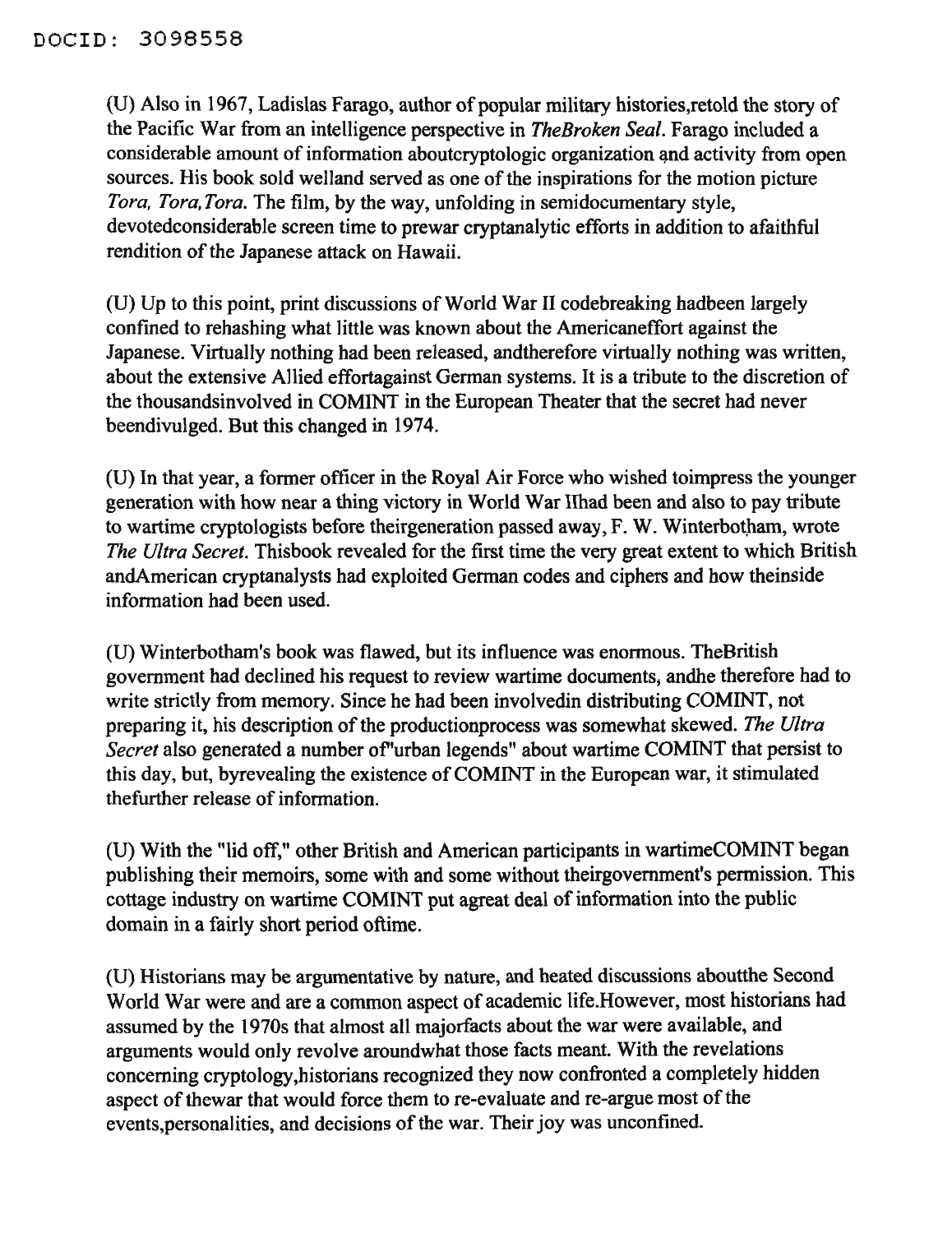(U) Ifanything, historians' interest in wartime COMINT was exceeded by thatof veterans and their families. Here was a source that gave the hithertounknown background of events they had participated in. Many regarded thematerial as a kind of key to help understand more fully the events that hadmade up a significant portion of their lives.

(U) Both historians and veterans actively sought additional releases ofcryptologic information about the war.

(U) Since the United States and Great Britain had worked together underbilateral agreements to exploit Japanese and German systems in World War II,it was necessary to coordinate any new policy on declassification. NSA andGCHQ agreed to a carefully defined program of releases, with U.S. documentsto go to the National Archives, British documents to the Public RecordOffice.

(U) Confronted with millions of pages of documents that potentially could bereleased, and realizing that some of them might still need protection, NSAsought more limited releases at first. The staff of declassificationofficers, a few reemployed annuitants, reviewed and redacted (i.e., blackedout portions still considered sensitive) key prewar and wartime documentsand released them as SRHs -- Special Research Histories -- to the NationalArchives.

(D) Although researchers found the SRHs useful and interesting, thisself-censorship satisfied nobody. Historians wanted originals.Furthermore, changes to declassification policies and the Freedom otlnformation Act (FOIA) in the 1970s required more openness in declassifyingdocuments. Eventually, DIRNSA Admiral Bobby Inman decided to proceed withmore declassification of records from World War II. The processing effortwas expanded.

(D) Increased declassification meant more published histories that dealtexclusively with or incorporated COMINT. And ongoing declassification meantcontinuing interaction with scholars and other interested members of thepublic. Several successive NSA directors or deputy directors used thePublic Affairs Office or Center for Cryptologic History as a point ofcontact for this effort.

(VI/FOBO) The fifth book that heightened awareness of cryptology and helpedshape NSA's public image was James Bamford's *The Puzzle Palace,* published in1982. Bamford was an intrepid researcher who combined information alreadyin the public domain with documents obtained through the FOIA process andwith interviews. His book contained a number of inaccuracies andexaggerations, but provided a generally rounded portrait of the Agency wherenone had previously existed. His book also generated considerable negativecomment in the workforce and ill will toward some of his sources.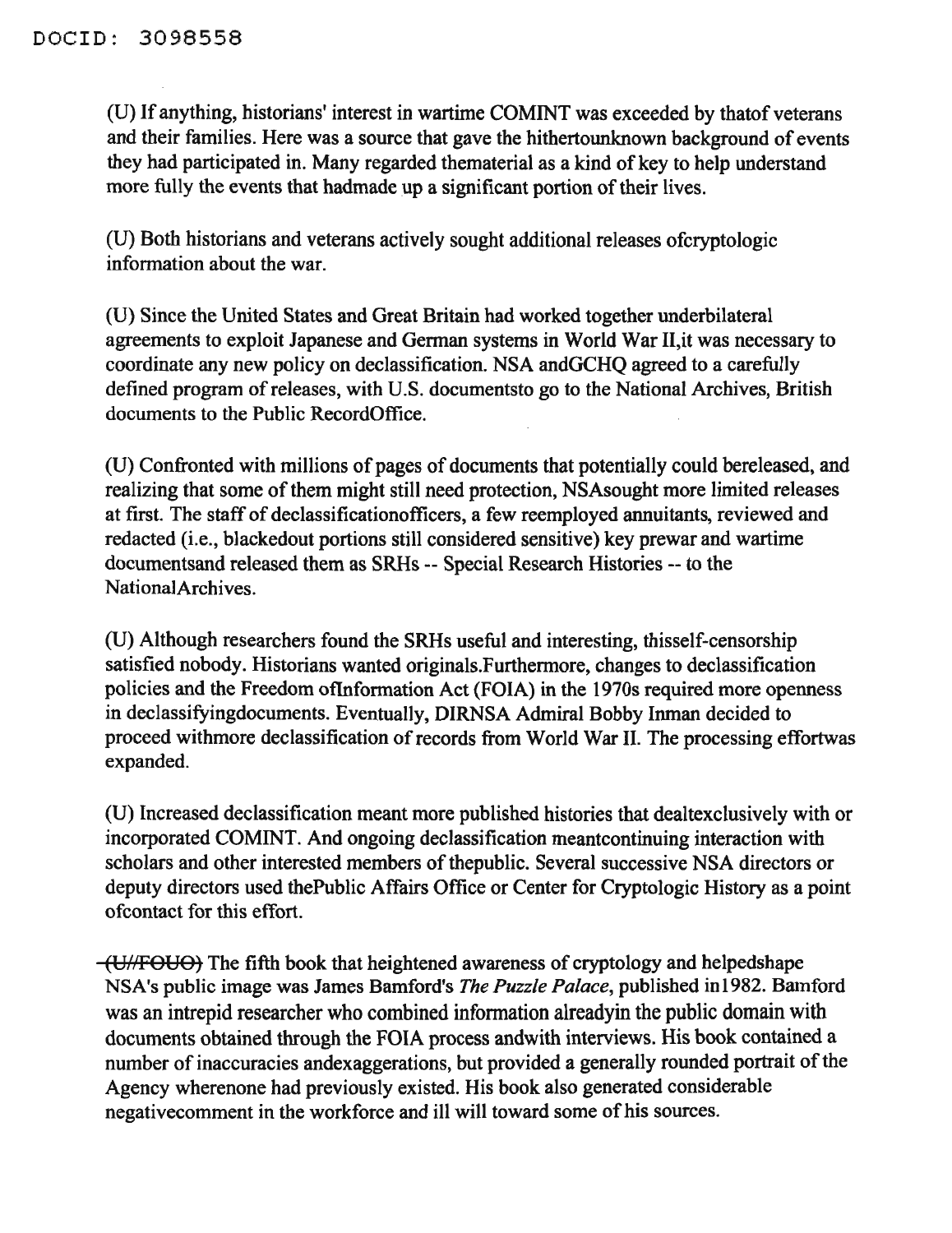(U) One additional large declassification action also captured the attentionof historians, media persons, and the general public, and helped change theway Americans viewed another part of their past.

(D) "VENONA" was a made-up word for a project that exploited espionagecommunications from the USSR. Access to parts of Soviet wartime espionagemessages helped the Federal Bureau of Investigation identify dozens ofAmericans who had spied for the Soviets and was the hidden basis for manyspy cases in the 1940s and 1950s. However, with diminishing returns for theAgency's efforts in the 1980s, the program was terminated and VENONA was putinto storage.

(U) The person who "turned out the lights" on VENONA, as he liked to say,was William P. Crowell, and by 1995 Bill Crowell was NSA's deputy director.Several successive directors had decided NSA must interact more with theoutside, and the D/DIR believed that, like it or not, history constituted 85 percent of what NSA could talk about in any unclassified venue. Crowellwanted to declassify VENONA, believing that the positive story would reflectcredit on the Agency; the DCI also believed release of the story wouldbenefit the entire intelligence community. About the same time, NSAreceived a strong appeal on VENONA under the FOIA law. The appeal onlyserved to convince Crowell that it was time to declassify the VENONAtranslations.

(U/FOUQ) Crowell created a group to expedite release of VENONA, incIudingdecIassifiers, public affairs officers, attorneys, and historians, centeredin the Office of Policy. Considerable effort was expended in coordinationwith the Federal Bureau of Investigation and other government entities thatmight have equity in the VENONA project.

(D) VENONA was released publicly in a joint NSA-CIA gala ceremony at CIAheadquarters in July 1995. Senator Daniel Moynihan, who had an academicinterest in the VENONA period, was a prominent participant.

(U) Once released, VENONA spurred historians to re-evaluate aspects of earlyCold War history, much as the release of World War II cryptology hadimpelled many reconsiderations of wartime events. Historians andjournalists took VENONA seriously, but an inevitable by-product washeightened awareness of NSA and cryptanalysis.

(U) By the mid- to late 1990s, cryptologic history had taken its placebeside cryptologic mathematics as an academic subject. Ample data were nowavailable, and the continuing declassification program fed hungry andargumentative historians.

#### PART 2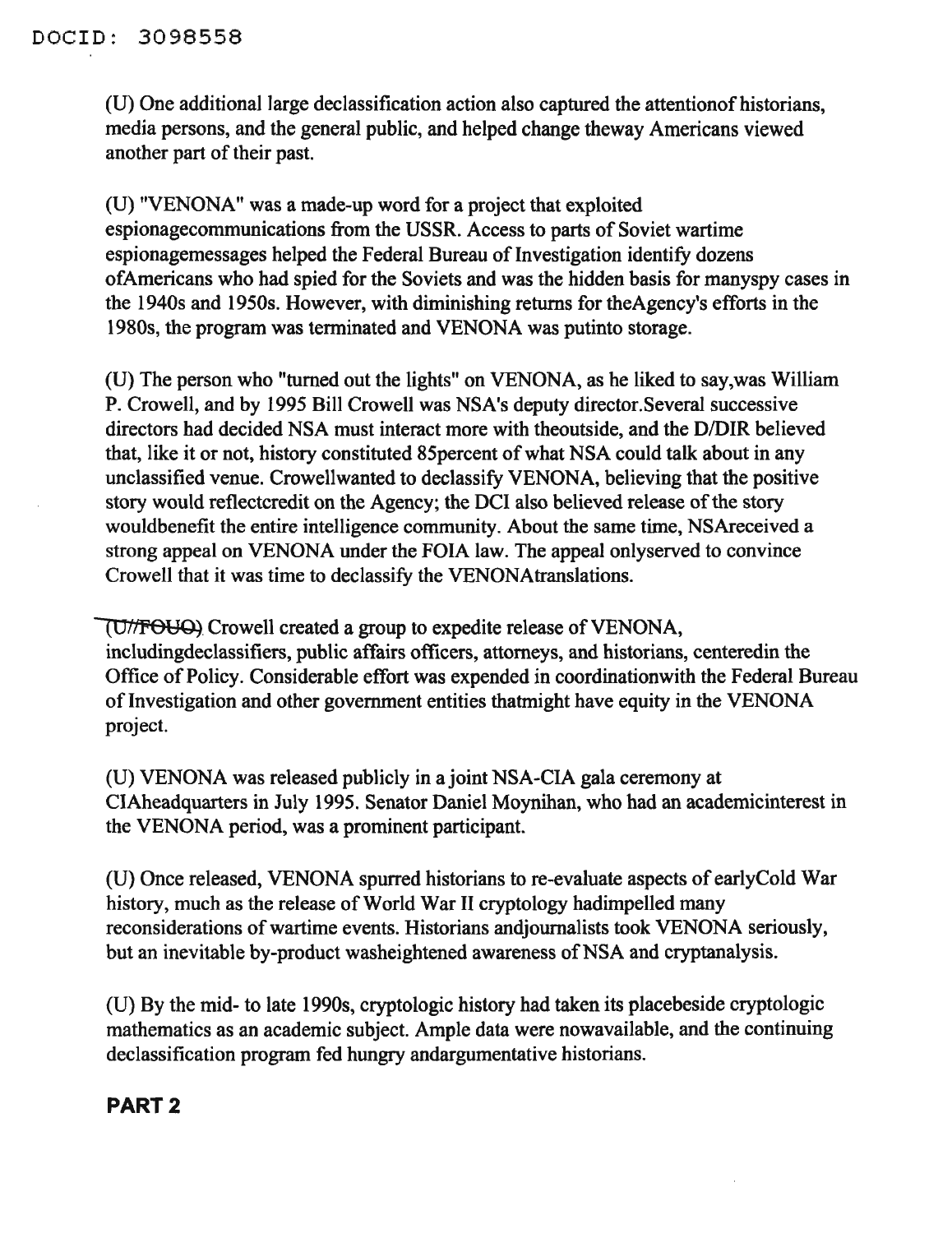(U) According to a probably apocryphal but possibly true tale, Roy Banner,senior attorney at NSA, approached Director Lew Allen after thecongressional investigations ofthe 1970s had put NSA on the front pages,and volunteered to handle his public relations. "Bad career move," thedirector was supposed to have replied, "I don't intend to have any."

(U) For most ofits existence, NSA successfully maintained a low profile,punctuated by occasional short periods of media notoriety, as when Martinand Mitchell defected in 1960, or with disasters such as the LIBERTYincident in 1967. From the mid-1960s on, even as academics, novelists, andmovie producers increasingly portrayed the Central Intelligence Agency as a secret government" or as full of rogue agents spinning nefarious plots, news media and fictioneers alike generally ignored NSA. The Agency'smanagement, which believed there was no such thing as good publicity aboutcryptology, was quite content with that.

(U) Stimulated by the revelations of a series of books about cryptology, NSAaccelerated a program of declassification of World War II documents thatgenerated additional interest in the organization and activities. Quiteapart from this public attention, however, NSA in the 1970s took some smallsteps that eventually led to greater interaction with the media and public.

(U) In 1979 the director of the Smithsonian Museum of American History askedNSA's director, Admiral Bobby Ray Inman, for assistance in preparing anexhibition of cipher machines. Inman responded positively, and authorizedlending items from World War II, including a German ENIGMA machine and aV.S. SIGABA (carefully modified to remove some still secret workings). Thetwo directors opened the exhibit on 26 February 1981. A few years later,NSA lent the Smithsonian the last remaining cryptanalytic bombe from WorldWar II, arguably the crown jewel of NSA's artifact collection.

(U) The Smithsonian exhibits were an important first step in educating thepublic about the crucial and beneficial role of cryptology in Americanhistory.

(D) In addition to the modest declassification program discussed in Part 1,the Freedom of Information Act (FOIA) caused releases of information aboutcryptology or NSA. In 1966, in response to public fears that theclassification system was being used to hide government misconduct ormistakes, Congress passed the FOIA law, which empowered citizens to requestdocuments or other information, classified or not, from governmentorganizations. The government organization involved had to release therequested materials or justify nonrelease on specific grounds, "protectionof intelligence sources or methods" being one.

(UNFOUO) NSA released some documents to FOIA requesters, mostly dealingwith administrative matters, but in the early days was generally successfulin forestalling release of sensitive material on national security grounds. However, FOIA requesters had the right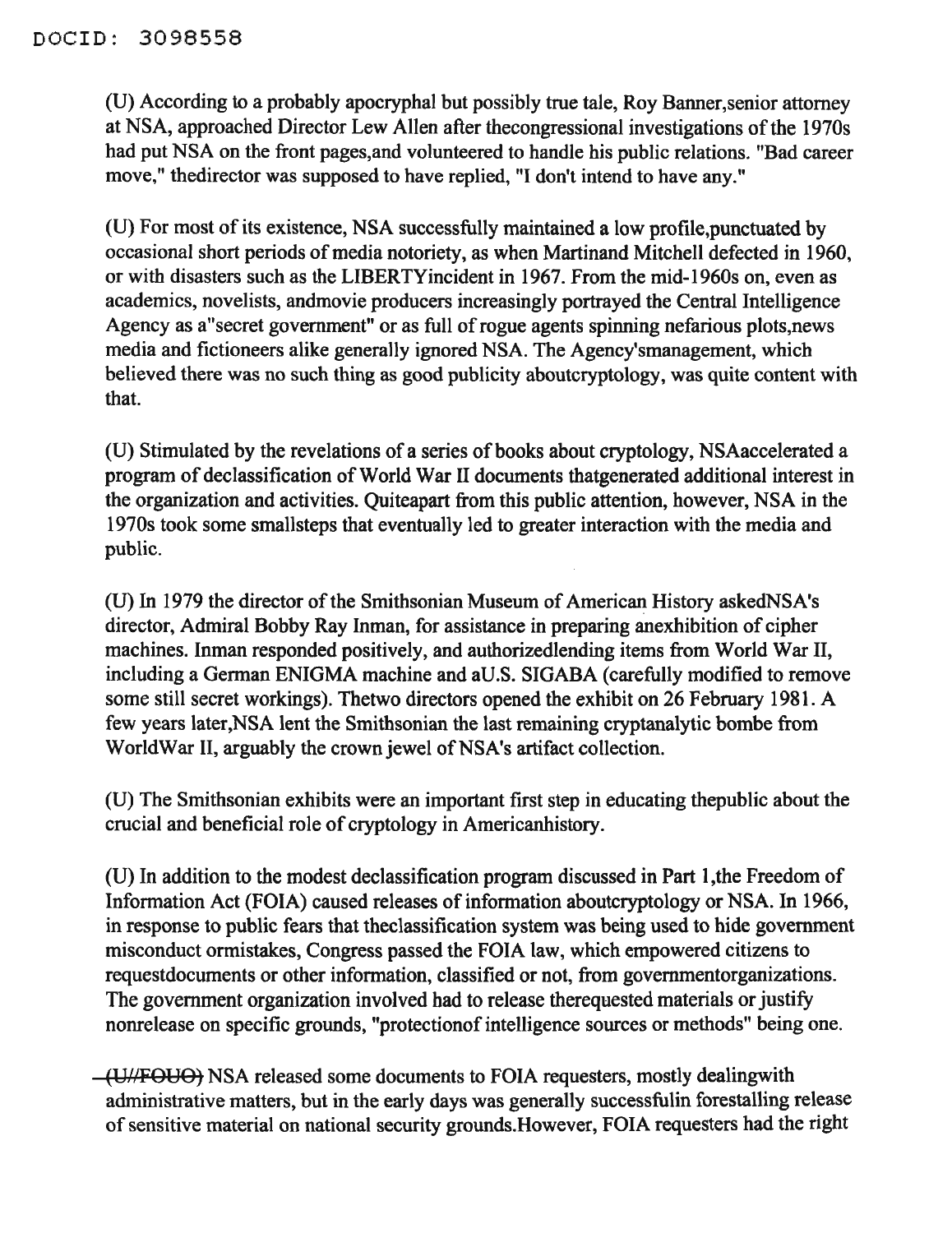of administrative appeal and alsocould take the government to court if their request were refused.Increasingly, courts became less willing to accept a blanket statement of'national security" as a reason for denying release of material. But, eventhough courts sided more often than before with plaintiffs, the burden ofproofwas still on the requester to justify why material should be released.

(U) With the end of the Cold War and the demise of America's primaryadversary came a widespread feeling in the public and among some ingovernment that much of the secrecy that had shrouded defense andintelligence matters was no longer necessary. While some things would stillrequire protection, this trend of thought went, American taxpayers deservedto see what they got for their money. This trend culminated in ExecutiveOrder 12958, issued by President Bill Clinton on April 17, 1995. This EOmandated review of all nonexempt documents 25 years old or older; release ofthese documents would be automatic if they were not reviewed. The EO alsoreversed the philosophy behind releases: the burden of proof was now on thegovernment to justify keeping a document classified, and the grounds forexemption were narrowly defined.

(U) In response to the executive order and the new orientation, NSA'sArchives and Records Center, working with private industry, designed anautomated system for support of document review. This resulted in a"declassification factory," which began operations in 1998, and which putNSA in the lead in the intelligence community in reviewing its documentholdings.

(U) A succession of directors beginning with Admiral William O. Studeman inthe early 1990s made decisions to become more involved with the surroundingcommunity. With the end of the Cold War there was less justification forthe traditional low profile, and, in fact, some benefits might be obtainedby a more visible public presence in the changed atmosphere.

(U) The Agency's leadership realized that NSA was one of the largestemployers in central Maryland and that the organization and its employeeswere significant consumers of county or state services as well as heavycontributors to them. Studeman made some public speeches, unusual if notunprecedented for a DIRNSA, and had NSA officials interact with theBaltimore-Washington Parkway Chamber of Commerce or state and countyagencies.

(U) The leadership decided other public activities would benefit NSAdirectly or indirectly. For example, NSA had a stake in ensuring excellencein mathematics instruction, since it would expect to recruit heavily in thatdiscipline for years to come. The Agency therefore undertook initiatives tofoster good teaching in local schools and universities, and to provideinstructional resources.

(U) Although a more advanced public posture still made many inside the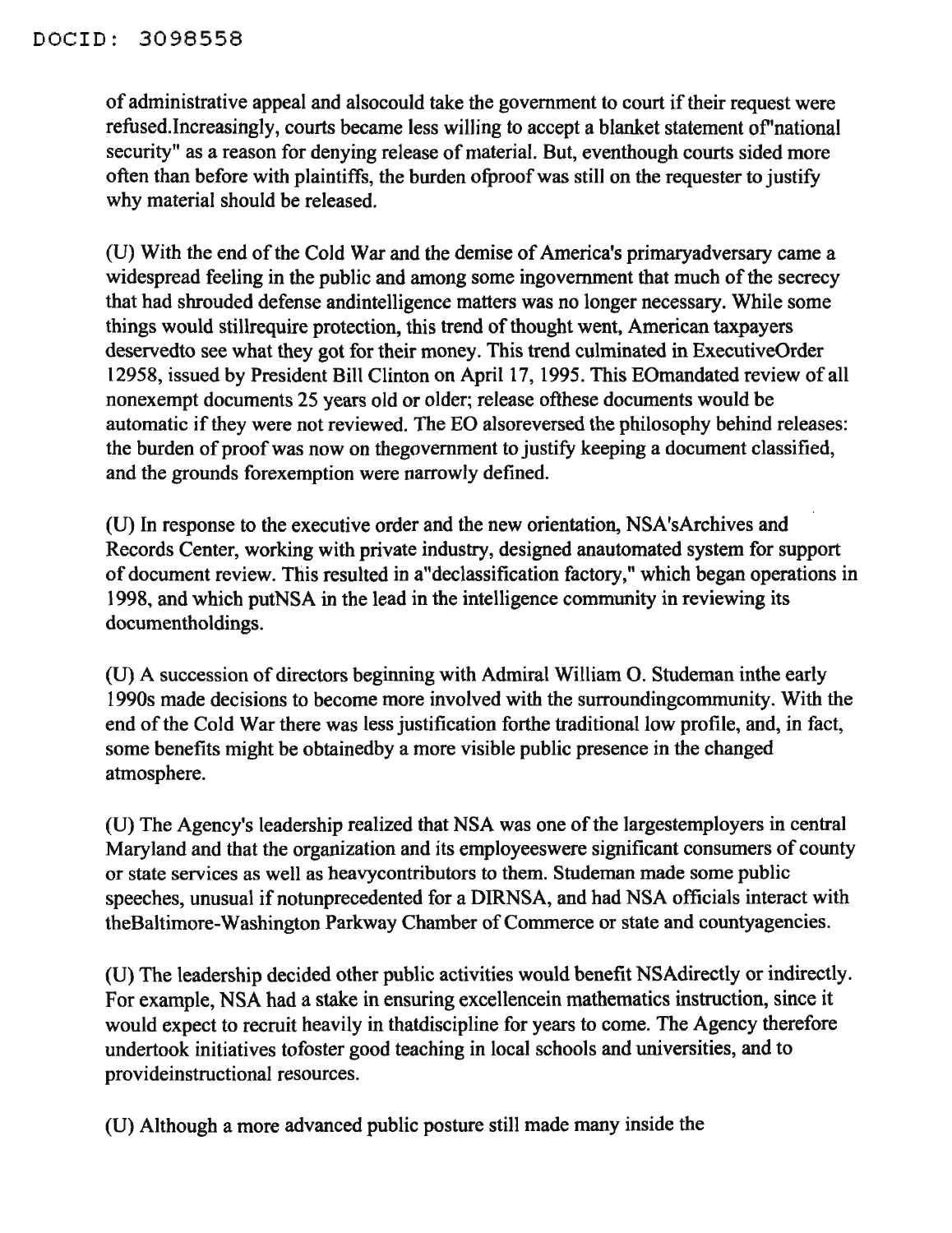fenceuncomfortable, NSA's anonymity, once breached, could not be restored.

(Ui/fOUO) In November 1965 DIRNSA Marshall Carter named a part-time NSAliaison officer with the Assistant Secretary of Defense for Public Affairs.In December 1966 the title was changed, the position became full time, andthe incumbent was placed on the director's staff. In July 1973 anothertitle change created the Agency's "Public Affairs Officer"; by the end ofthe year, the PAO was resubordinated from the director's office to thePolicy staff.

(U) Today's Public Affairs Office began as a desk-level operation in theFOIA Office in the late 1980s, then was raised to a two-person team in theOffice of Information Policy. The PAO maintained a strictly reactiveposture, and it was understood that its purpose was to make mediarepresentatives go away -- with a smile, if possible, but to go away!

(U) Discussions of a more active media policy began under Admiral McConnell,relating to some of the issues discussed above. However, initially it wasfelt that while NSA was becoming more involved with the community, as acorporation it was not ready to engage in additional openness with themedia. Two programs of the mid-1990s forced NSA into a more open stance.Ironically, both originated with NSA itself.

(UHFOUO) The opening of the National Cryptologic Museum in December 1993forced NSA to interact directly with the public and the media. The PAOconfronted unforeseen questions such as how to allow photography on Agencygrounds. Once the media discovered the museum -- the fIrst major mentionwas a tongue-in-cheek piece in the Washington Post in early 1994 under thetitle "Only Sleuths Can Find This Museum" - inquiries from other mediaincreased exponentially. Each wanted something different, perhaps somethingmore, than their competitors.

(U/FOUO) The second issue that forced NSA into a more public stance was the Clipper Chip. Dealing with public cryptography of increasing strength, NSAbecame a proponent of clipper chip -- the chip was a computer encryptionsystem in which the key for decryption would be filed in "escrow" and wouldbe obtainable by law enforcement authorities only if their evidence wassufficient to convince a judge to issue a warrant. This proposition raisedthe suspicions and hackles of many segments of the public as a challenge toprivacy rights; NSA became a participant, and ultimate loser, in thenational debate that ensued.

"(Uh'FOUO, When Air Force general Kenneth Minihan succeeded Admiral McConnellas DIRNSA, the new director recognized a need to find positive stories aboutthe Agency that could be presented publicly. The museum was fodder for manyarticles and broadcasts, but additional stories were released aboutactivities, such as technical research, that could be told without harm tooperations. The trend was continued, even accelerated, under General Haydenuntil the terrorist events of September 2001.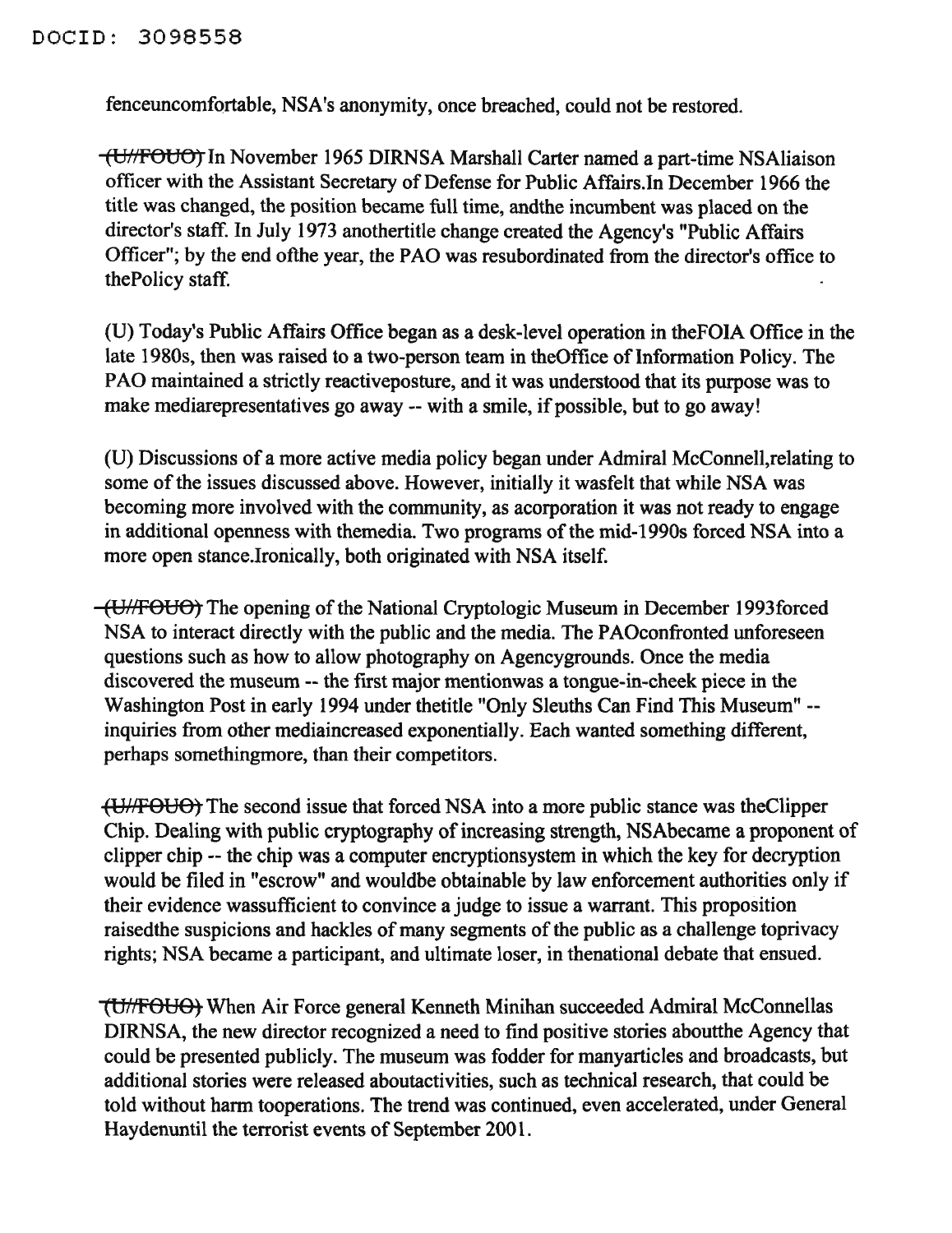(U77'POUO) In late 1996 the director, after nearly two years of discussion,agreed to one of the long-standing media requests for cooperation in adocumentary television program about the Agency -- for the first time toinclude videotaping inside NSA buildings. The Public Affairs Officeconvened a working group to assist in facilitating the project. The groupgently reworked a draft script submitted by the filmmaker, helping toeliminate some of its tendencies toward science fiction and inject realityabout NSA in it. The production crew worked at NSA in April 1997, tapingprimarily in the museum (which was an unclassified, public area anyway) butalso inside the headquarters building and on the campus under carefullycontrolled circumstances.

(UHFOUO) The resultant documentary program, aired on the Discovery Channel,while not entirely free of error or sensational claims, presented agenerally fair and balanced view of NSA. It had immediate positive impact-- and continues to do so, since educational channels usually rerun theirprogramming into eternity.

(U) NSA had in small, incremental steps -- some of its own choosing, someforced on it by circumstances -- moved from an organization with anexceptionally low profile in the 1980s to one that was a "household name" inthe 1990s.

(U) Public interaction had some desired effects on NSA's image, but therewas a down side as well. Since NSA was now "newsworthy," media oftendevoted space or time to real or speculative information about NSA andSIGINT, revealing more than Agency personnel would have liked. Also, perhaps because of the novelty factor, academics, novelists, and movieproducers increasingly portrayed NSA as a danger to the privacy rights of Americans, or as full of rogue agents spinning nefarious plots, the way theyhad once treated CIA.

(U) Even though major public events such as the Discovery Channel programcame later in the decade, what epitomized NSA's public emergence for many inthe workforce was the installation in March 1991 of a sign at the highwayentrance to NSA's headquarters building. The buildings had been visiblefrom the highway since the 1960s, and those who wanted to know the Agency'slocation, whether for good or ill, could pinpoint it easily, but no explicitidentification had ever been erected. Given this previously prevailingculture of anonymity, the placement of a highly visible roadside signboardwas a surprise, even a shock, to many employees.

(U) But there it was. A big block with a plaque, a blue background and thelegend "National Security Agency." Not you-know-what.

[David A. Hatch, Center for Cryptologic History, 972-2893s, dahatch@nsa]